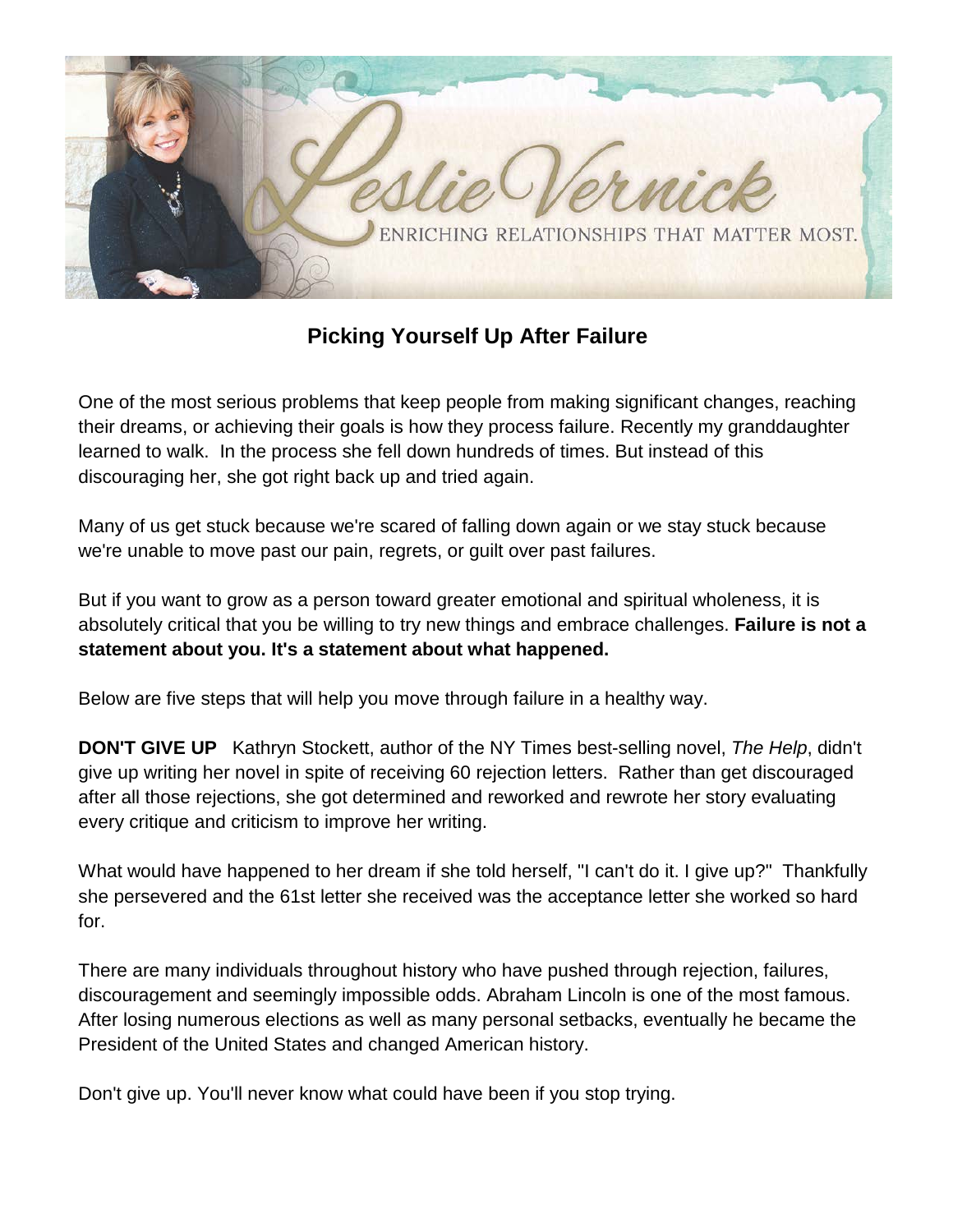**TAKE RESPONSIBILITY** One of the most important skills we must learn if we want to be happy is how to take responsibility for our choices and recalculate. Otherwise we usually repeat the same mistakes again and again wondering why this is happening to us, often blaming others, God, and life circumstances instead of looking at ourselves.

To take responsibility for our own actions does not necessarily mean we take full blame for something, although this is often why many of us avoid taking responsibility. Perhaps a more helpful way of thinking about taking responsibility is to call it ownership.

What part of your failures do you need to own? What part did you play? How have you contributed to where things are right now? These are important questions that we must ask ourselves if we want to learn from our mistakes and move forward.

Things don't just "happen" to us. We have an important part to play, and owning them helps us learn those lessons and take steps toward positive changes.

**STOP BEATING YOURSELF UP** Owning your mistakes is not the same thing as beating yourself up for them. Taking responsibility helps you grow and learn. Beating yourself up just makes you feel guilty and ashamed.

We all have regrets. Things that we wished we would have done or known. You must be able to get over them and move on. One of failure's lessons is accepting your limitations and making the adjustments to capitalize on your strengths.

When I was in school, math was never my strong suit. I didn't exactly fail advanced algebra, but let's just say I didn't do well. I took responsibility for what I could do (which was study hard), but I also stopped beating myself up for not being capable of grasping advanced math concepts. Knowing my limitations however, helped me switch gears academically and move toward a better career path.

**RECOGNIZE YOU HAVE BLIND SPOTS** When my daughter was first learning to drive, I warned her over and over again to make sure she checked her mirrors and looked before she changed lanes. I didn't want her to get into an accident because she didn't realize that an entire car can hide in our car's blind spot.

People have blind spots too. Once you recognize what yours are, you can be more careful and not take stupid risks.

Our biggest blind spots come from our own pride and self-deception. It makes us unwilling to take responsibility because we don't want to see that we were at fault. It makes us unwilling to learn, because we already know everything.

Psychologists have identified a common blind spot that goes something like this. "I'm the lone exception to the rule." In other words, I can play with fire, but I won't be the one to get burned. I